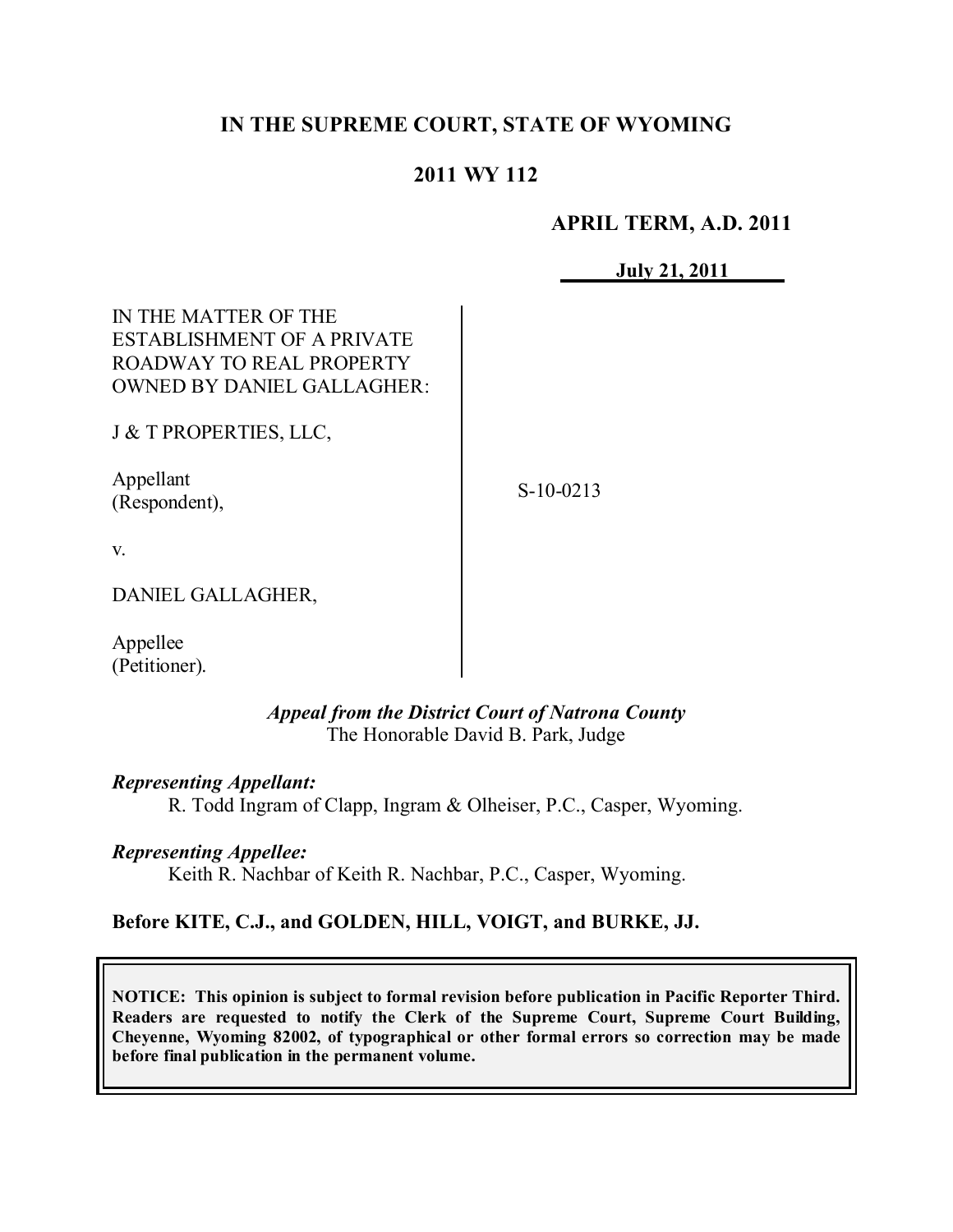# **KITE, Chief Justice.**

[¶1] The district court granted Daniel Gallagher a private road across land owned by J & T Properties, LLC (J & T). J & T appealed, arguing the private road did not meet the statutory requirements because it did not connect directly to a public road and the district court erred by not ordering Mr. Gallagher to reimburse  $J \& T$  for the costs of an appraisal establishing the damages to its property from the private road.

[¶2] We affirm.

### **ISSUES**

[ $[$ ] J & T presents the following issues on appeal:

- A. Did the district court err in failing to create a private road leading from Gallagher's land "to some convenient public road?"
- B. Did the district court err in failing to award  $J & T$  costs incurred [in] obtaining and presenting its own "before and after" appraisal?

Mr. Gallagher restates the issues as:

- 1. Does the private roadway statute, Wyo. Stat. § 24-9-101, require joining neighboring landowners in the proceeding where the applicant already holds legal and record access to a public road across those neighboring lands?
- 2. Did the District Court below commit reversible error by declining to order the applicant to pay for the private commercial appraiser hired by the landowner?

J & T articulates several issues in its reply brief. However, just one complies with the requirements of W.R.A.P. 7.03, which allows a reply brief only when necessary to address new issues raised in the appellee's brief. The one issue meeting that requirement is whether J & T argued in the district court that the rules of civil procedure authorized reimbursement of the appraisal fees.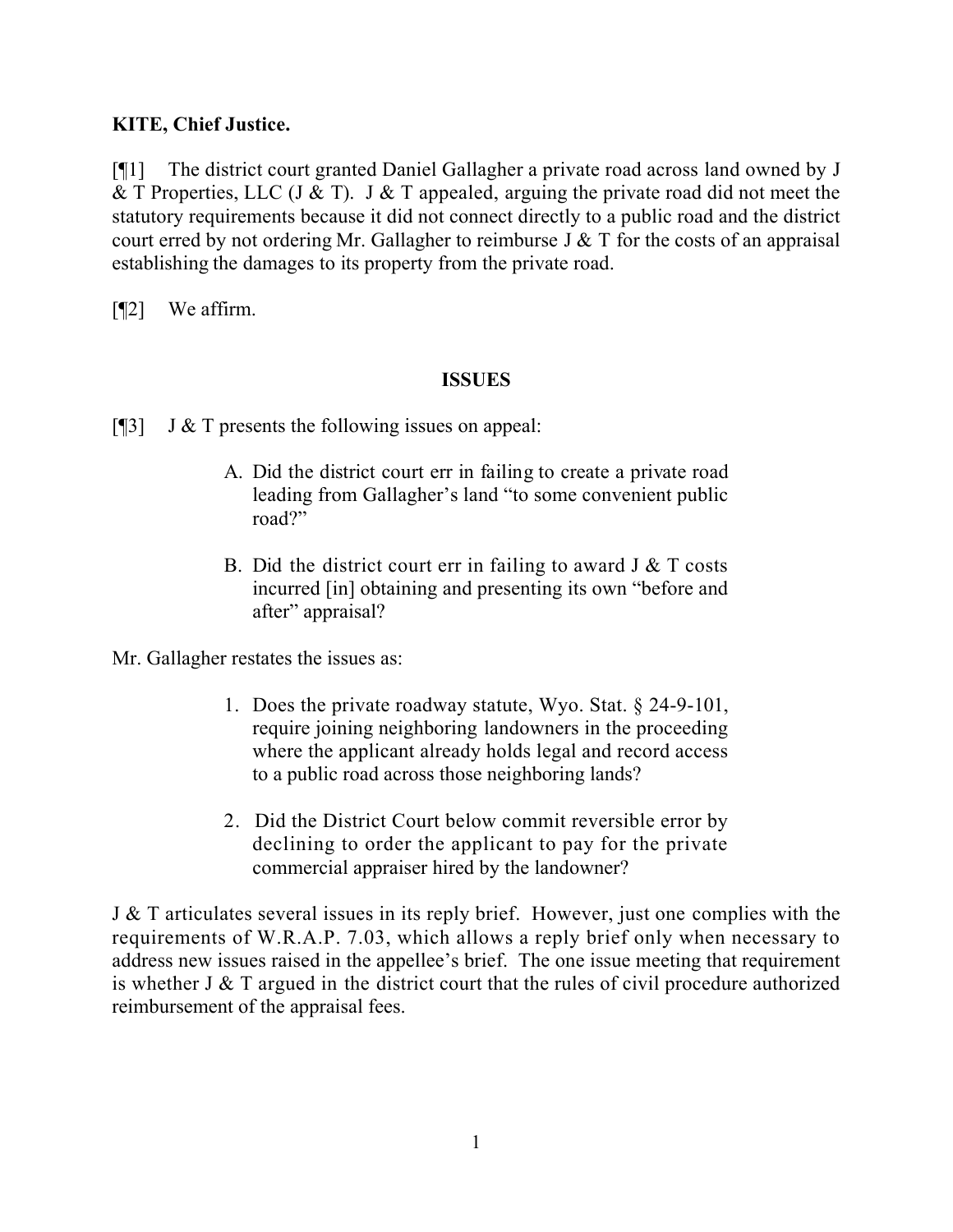# **FACTS**

[¶4] Mr. Gallagher purchased property in an industrial area of Natrona County, just west of J & T's property. When he purchased the property, he believed that a series of easements across properties to the east provided access to a nearby public road. However, Mr. Gallagher soon learned that he did not have an easement across  $J & T$ 's property. Consequently, on July 17, 2008, he petitioned the Natrona County Board of County Commissioners for a private road across J & T's property.

[¶5] The county commissioners concluded that Mr. Gallagher has no legally enforceable access and certified the case to the district court.<sup>1</sup> The district court appointed viewers and appraisers to locate a private road and place a value on the damage to the condemned property. The viewers and appraisers recommended condemning a private road along an existing roadway on J  $\&$  T's property. The private road began at Mr. Gallagher's property line and continued east to the eastern boundary of  $J \& T$ 's property, where it connected with a series of private easements crossing the adjoining properties to a nearby public service road.

[ $\llbracket \cdot \rrbracket$ ] The viewers and appraisers set the value of the damage to J & T's property from the private road at \$1,000, without any evidentiary basis for that amount. J  $\&$  T engaged a professional appraiser who performed a before-and-after analysis of the impact of the private road and concluded that the value of  $J \& T$ 's property was reduced by \$8,200 as a result of the private road.

[¶7] After a hearing, the district court accepted the viewers and appraisers' recommendation as to the location of the road, but rejected their damages valuation and accepted J  $\&$  T's. Although the district court awarded J  $\&$  T the higher damage amount, it refused to award other expenses requested by  $J \& T$ , including the cost of the appraisal. J & T appealed.

 $\overline{a}$ <sup>1</sup> Wyo. Stat. Ann. § 24-9-101(m) (LexisNexis 2008) allowed the board of county commissioners to certify the case to the district court:

If at the completion of the hearing the board finds that the applicant has satisfied the requirements of this section and access is necessary because the applicant has no legally enforceable access, the board shall, within twenty (20) days of so finding, certify the application directly to the district court unless the board elects to retain jurisdiction.

The authority for certification is currently found in Wyo. Stat. Ann.  $\S$  24-9-101(h) and (m) (LexisNexis 2011).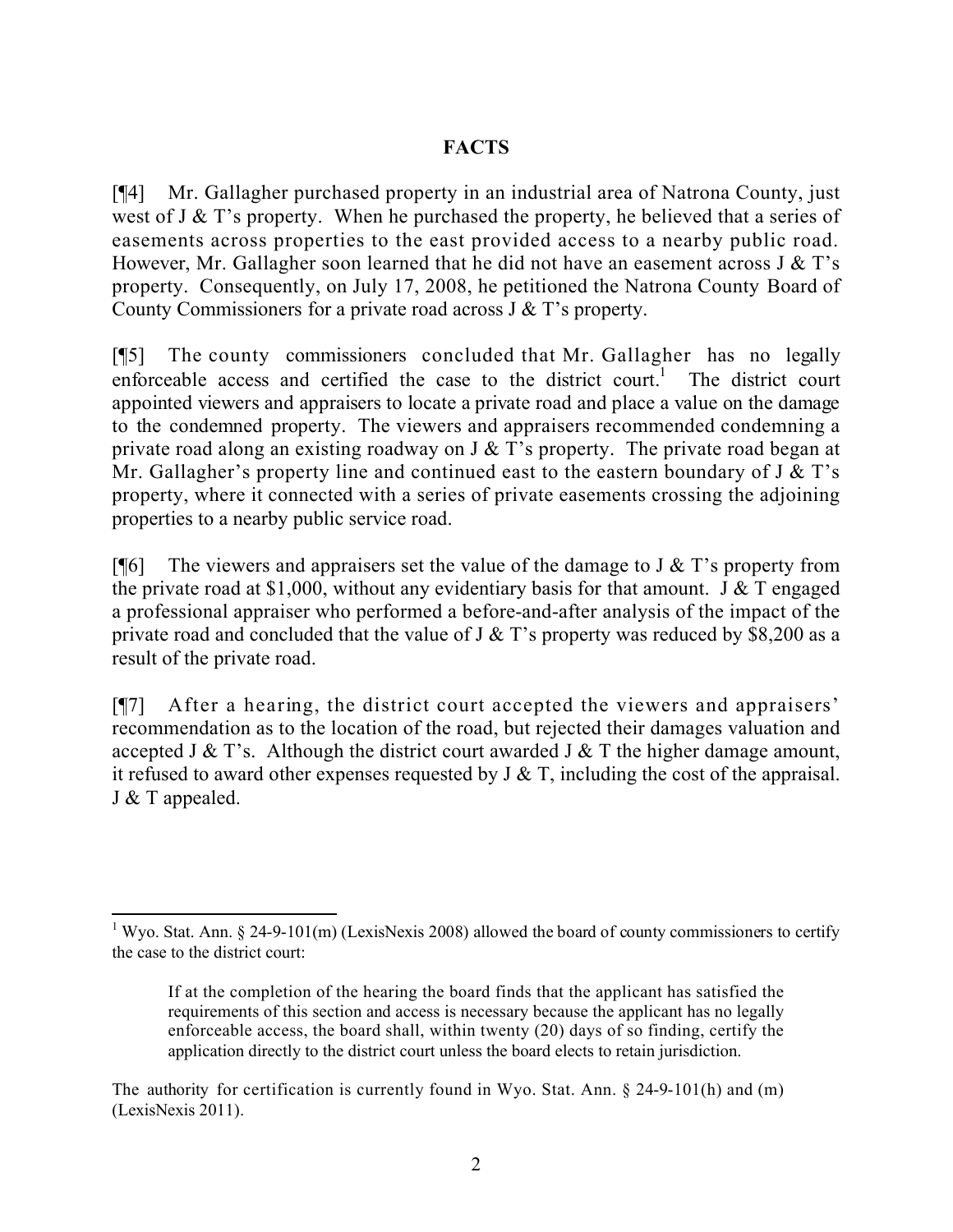#### **STANDARD OF REVIEW**

[¶8] Resolution of this case requires us to interpret the relevant statutes and court rules. Because these determinations involve issues of law, our standard of review is *de novo. Dorr v. Smith, Keller & Assoc.,* 2010 WY 120, ¶ 11, 238 P.3d 549, 552 (Wyo. 2010).

#### **DISCUSSION**

#### *A. Private Road Statute*

 $\overline{a}$ 

[¶9] J & T argues Wyo. Stat. Ann. § 24-9-101 (LexisNexis Supp. 2008) required that a private road directly connect the applicant's landlocked parcel to a public road and the district court violated the statute by condemning a private road which connected with a series of private easements to reach a public road. The gist of  $J \& T$ 's argument is that Mr. Gallagher should have joined, in the private road action, all of the owners of the land he traversed to reach a public road even though he already had private easements across their properties.

[¶10] The relevant portion of  $\S$  24-9-101<sup>2</sup> stated:

(a) Any person *whose land has no outlet to, nor connection with a public road, may file an application* in writing with the board of county commissioners in the county where his land is located *for a private road leading from his land to some convenient public road*.

(Emphasis added). This Court applies the following principles when interpreting statutory language:

> Statutory interpretation is a question of law. Our paramount consideration is the legislature's intent as reflected in the plain and ordinary meaning of the words used in the statute. Initially, we determine whether the statute is clear or ambiguous.

A statute is clear and unambiguous if its wording is such that reasonable persons are able to agree on its

 $2$  This same language is included in the current version of the statute. Wyo. Stat. Ann.  $\S$  24-9-101 (LexisNexis 2011).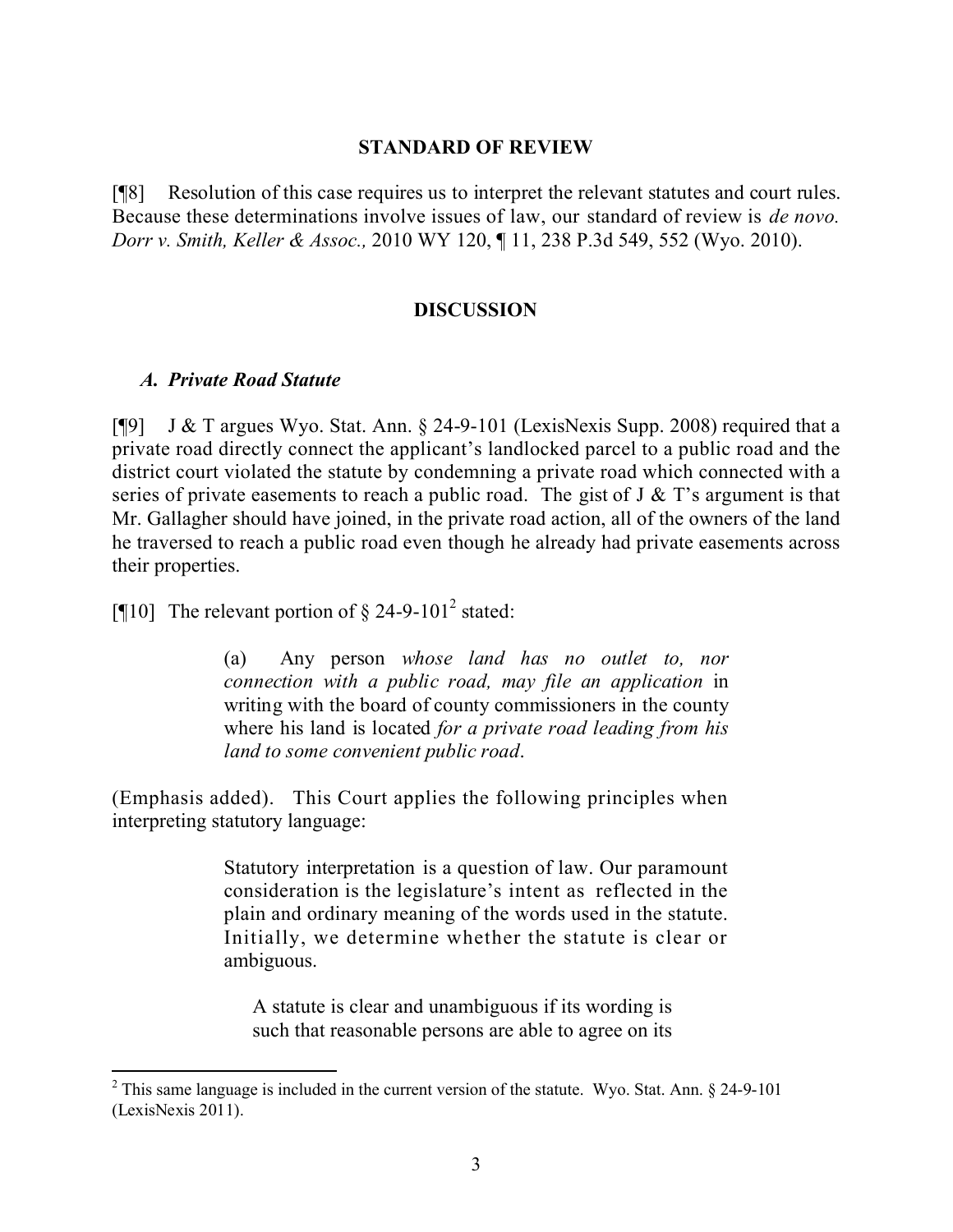meaning with consistency and predictability. Conversely, a statute is ambiguous if it is found to be vague or uncertain and subject to varying interpretations. If we determine that a statute is clear and unambiguous, we give effect to the plain language of the statute.

In interpreting a statute, we will not ignore other statutory provisions pertaining to the same subject but will, instead, consider all such provisions in pari materia.

*Sorenson v. State Farm Auto. Ins. Co.,* 2010 WY 101, ¶ 13, 234 P.3d 1233, 1237 (Wyo. 2010), quoting *Horse Creek Cons. Dist. v. State ex rel. Wyo. Attorney General,* 2009 WY 143, ¶ 14, 221 P.3d 306, 312 (Wyo. 2009) (citations omitted).

[¶11] Section 24-9-101(a) allows a person to apply for a private road if he has no outlet to, nor connection with, a public road. We have interpreted this language as allowing a private road application when the petitioner does not have permanent, unrestricted, legally enforceable access to his property. *See, e.g*., *Voss v. Albany County Comm'rs,*  2003 WY 94, 74 P.3d 714 (Wyo. 2003) (holding that personal and/or restricted easements do not satisfy the statute's "legally enforceable" access requirement). On the other hand, if the applicant has legally enforceable access, even via a private easement, he is not landlocked and is not entitled to a private road. *See id.*

[¶12] Section 24-9-101(a) sets out the requirements for a private road application and those requirements demonstrate that the legislature wanted to encourage landlocked property owners to obtain private easements, if possible, rather than apply for private roads. Subsection (ii) requires the applicant to include a "specific statement as to why the land has no legally enforceable access;" subsection (iii) requires a "description of the applicant's efforts to purchase a legally enforceable access to a public road;" and subsection (vi) requires a "statement as to whether any actions of the applicant or any person with the consent and knowledge of the applicant, caused the applicant's land to lose or to not have any legally enforceable access." Bearing in mind the legislature's obvious preference for private negotiations, it does not follow that it would require a landowner to condemn a right of way across property over which he already has legally enforceable access or to join parties who had previously provided such access.

[¶13] Section 24-9-101(a) states that the applicant can apply for a private road *leading*  from his land to some convenient public road. The plain meaning of "lead" in the context used here is "to serve to bring a person to a place." *Webster's Third New Int'l Dictionary* 1281 (2002). Applying this definition, the statute clearly states that the private road must "serve to bring a person to" a public road. It does not state that the private road has to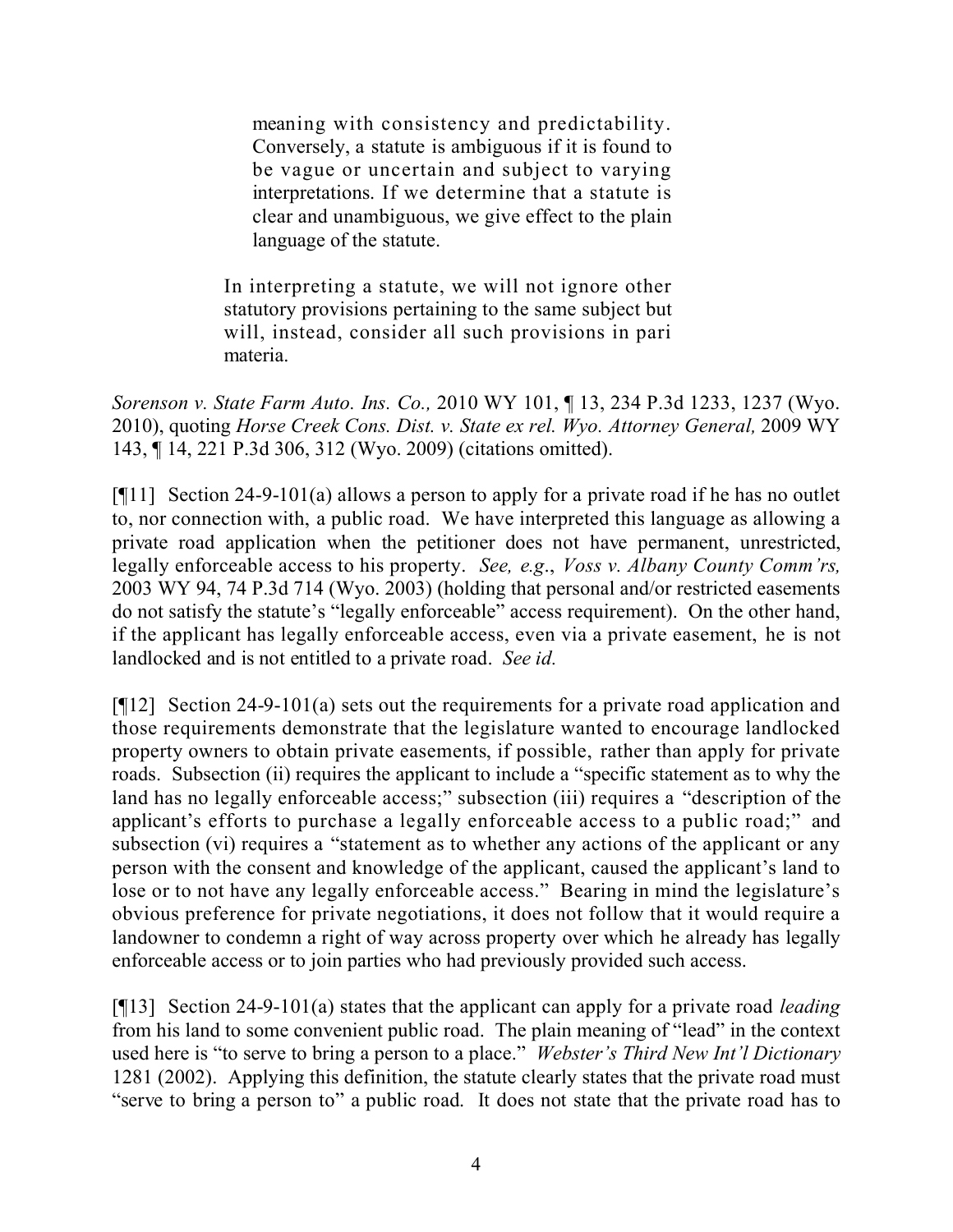cover the entire distance from the applicant's land to the public way or terminate at a public road. "When the legislature omits language from a statute, we consider the omission intentional." *Office of State Lands and Inv. v. Mule Shoe Ranch, Inc.,* 2011 WY 68, ¶ 22, 252 P.3d 951, 957 (Wyo. 2011), citing *Stutzman v. Office of Wyo. State Engineer,* 2006 WY 30, ¶ 16, 130 P.3d 470, 475 (Wyo. 2006).

[¶14] *Closs v. Schell,* 2006 WY 95, 139 P.3d 435 (Wyo. 2006) involved a private road that connected to a private easement rather than a public road. The Schells applied for a private road along an existing two track road across two different properties, the Closses' and Mr. Gronski's, to a public road. Prior to the initial hearing on the Schells' application, Mr. Gronski granted the Schells an easement across his property and was dismissed from the private road action. Although the issue of whether it was proper for a private road to terminate somewhere other than at a public road was not specifically raised, we did not indicate that there was anything wrong with the Schells using a private road and the Gronski easement to gain access to a public road. The decision indicates that once Mr. Gronski agreed to a private easement, it was appropriate to dismiss him from the action. *Id.,* ¶¶ 3-6, 139 P.3d at 438-39.

[¶15] We have long said that "convenience and reason should prevail in the establishment of roads," and these policies are included within the private road statutes. *See, e.g*., *Lindt v. Murray,* 895 P.2d 459, 462 (Wyo. 1995). The statutes are also intended to provide "a readily available, economically affordable, and time efficient method to obtain a means of access to property." *Martens v. Johnson County Board of Comm'rs,*  954 P.2d 375, 380 (Wyo. 1998). By interpreting the private road statutes to allow an applicant to use other means of legal access together with a private road to cure his access problem, we fulfill the policies of reason, convenience and economic affordability. Moreover, we avoid the unsatisfactory result that would arise if an applicant who had gone to the time and expense of securing private easements along part of his way then had to bring those same people into the private road condemnation action. The district court correctly interpreted § 24-9-101 as allowing the condemnation of a private road even though it did not connect directly with a public road and properly refused to require Mr. Gallagher to join the owners of land over which he already had easements.<sup>3</sup>

### *B. Costs*

[ $[$ [16] J & T maintains that the district court erred by denying it reimbursement for the costs of securing and presenting the appraisal used in determining its damages.

 $\overline{a}$  $3$  J & T argues in its reply brief that Mr. Gallagher did not present sufficient evidence that he had legally enforceable access across the other properties. "The purpose of a reply brief is to allow the appellant to reply to new issues raised in the appellee's brief; not to raise new issues himself." *Mattern v. State,* 2007 WY 24, ¶ 1 n.1, 151 P.3d 1116, 1120 (Wyo. 2007). We will not, therefore, consider J & T's new issue.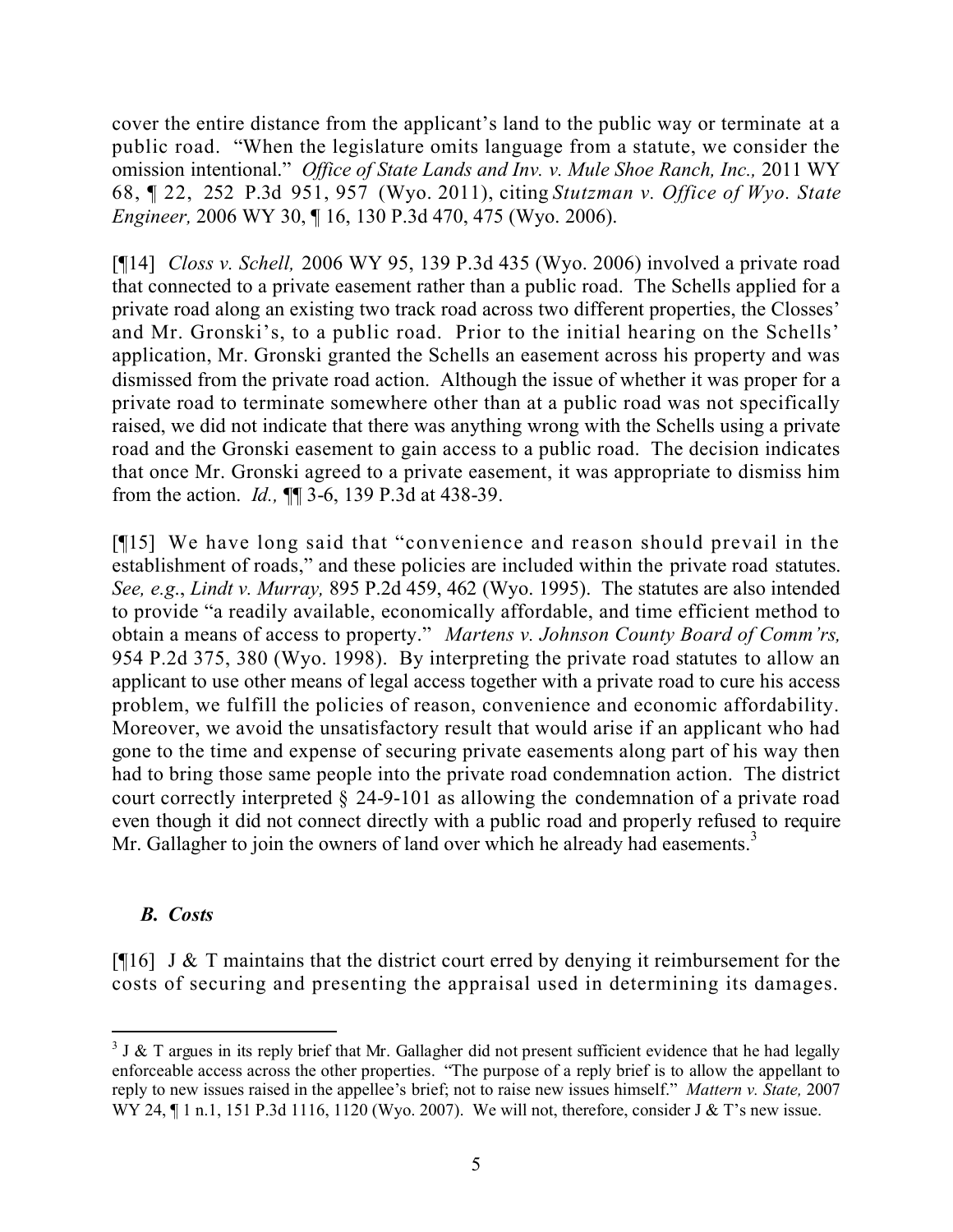Specifically, it requested \$2,500 for the appraisal and \$130 for the costs of having the appraiser testify at the hearing.

[¶17] Section 24-9-101(f) stated: "The board may assess to the applicant costs for acting on the application under this section and W.S. 24-9-103 . . . ." Wyo. Stat. Ann. § 24-9-103(d) (LexisNexis Supp. 2008) stated: "In addition to paying any damages to be suffered by the affected parties having an interest in the land through which the access shall be provided, the applicant shall be responsible for obtaining and for paying for any engineering and construction costs incurred concerning the location and construction of the road." The district court reviewed the private road statutes and concluded they did not authorize assessment of the appraisal costs to Mr. Gallagher. We agree.

[ $[$ [18] The plain language of  $\S$  24-9-101(f) addresses the costs the county commissioners, or in this case the district court, may assess for "acting on the application," which would include things such as paying the statutorily mandated viewers and appraisers and the costs of the court-ordered survey. The costs of acting on the application do not logically include the expenses incurred by either party for the preparation of their respective case, including the retention of experts. On its face, § 24-9-103(d) also does not authorize an award of appraisal costs. The statute is very specific and only imposes upon the applicant the responsibility to pay for engineering and construction costs.

[ $[$ [19] We certainly understand that it may seem inequitable to require J & T, the respondent in this private road action, to pay the costs of the appraisal, especially when the district court expressly rejected the viewers and appraisers' damages calculation and assessed a much higher damages amount in accordance with J & T's independent appraisal. However, we are limited by the statutory language and there is simply nothing in the relevant statutes to support awarding  $J \& T$  the costs of the appraisal. The legislature is, therefore, the appropriate forum to address the propriety of awarding such costs in private road actions.

[ $[$ [20] J & T also argues that, because § 24-9-101(m) specifically provides that private road actions certified to the district court shall be treated as civil actions, the rules of civil procedure apply.<sup>4</sup> It claims that it was the prevailing party on the damages issue and, consequently, W.R.C.P. 54(d) and U.R.D.C. 501 authorized the district court to require Mr. Gallagher to pay the appraisal expenses. In particular,  $J \& T$  argues that Rule 501(a)(3)(B)(ii) authorizes the district court to award it \$130 for expert witness fees and Rule  $501(a)(3)(F)$  allowed an award of \$2,500 for the costs for preparing the appraisal.

 $\overline{a}$ <sup>4</sup> Subsection (m) was amended in 2009 to specifically state that the rules of civil procedure apply to private road actions before the district court. Because we conclude J & T did not properly present the issue of whether the rules of civil procedure required assessment of the appraisal costs, we do not need to consider whether the statutory change had any effect in this case.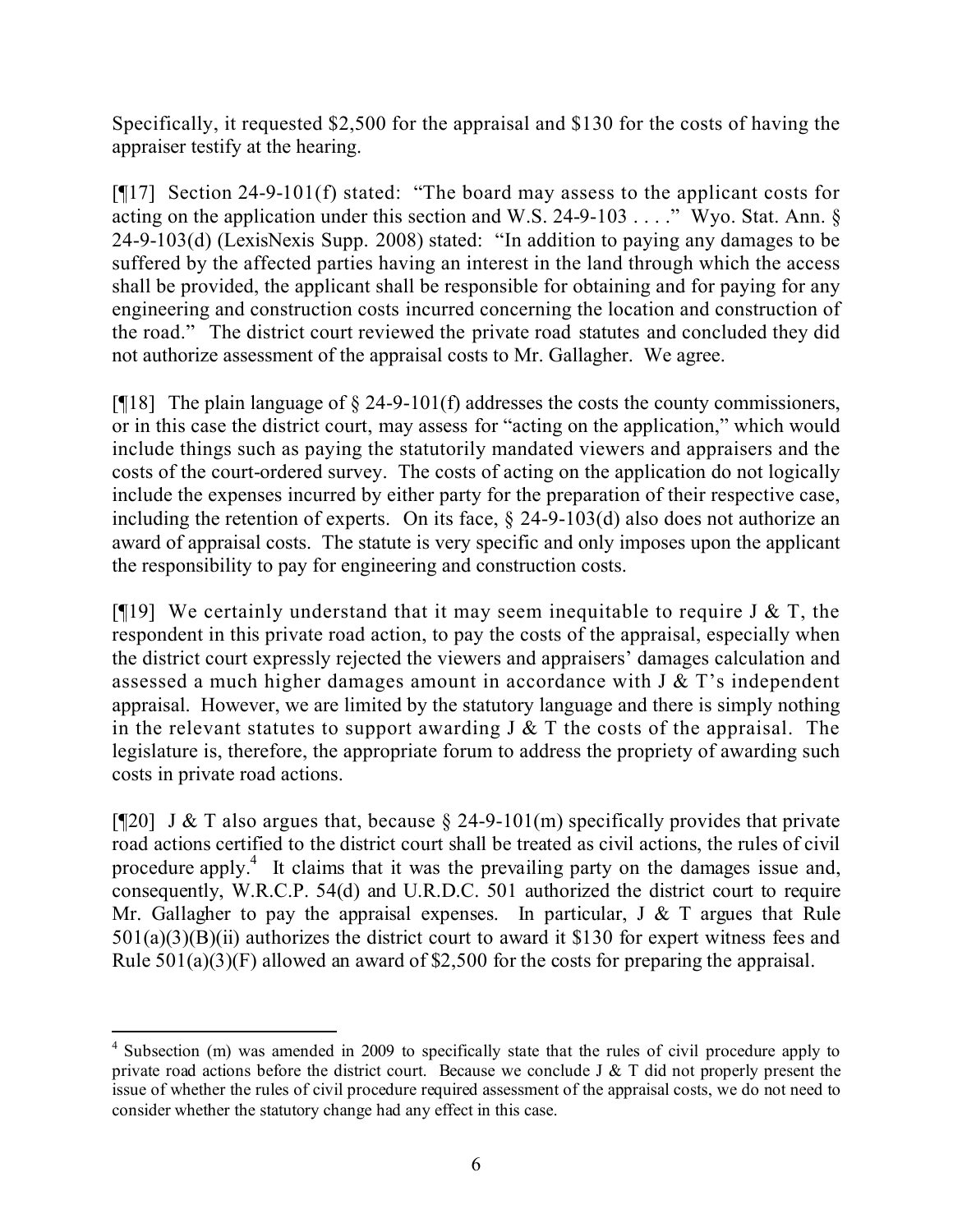$[921]$  W.R.C.P. 54(d)(1) provides generally that the prevailing party is entitled to its costs:

> (1) *Costs Other Than Attorney's Fees.* Except when express provision therefor is made either in a statute or in these rules, costs other than attorney's fees shall be allowed as of course to the prevailing party unless the court otherwise directs; but costs against the State of Wyoming, its officers or agencies, shall be imposed only to the extent permitted by law.

U.R.D.C. 501(a) delineates the allowable costs in civil cases and provides in relevant part:

> (1) Filing of Certificate of Costs*.* - Within 20 days after entry of the final judgment allowing costs to the prevailing party, a certificate of costs shall be filed and copy served upon opposing counsel.

. . . . (3) Allowable Costs*.*

(B) Witness fees.

. . . .

. . . . (ii) Expert witness fees shall be allowed at the rate of \$25.00 per day or such other amount as the court may allow according to the circumstances of the case. If the amount allowed constitutes a higher hourly rate than \$25.00 per day, this higher amount is allowable only for the time that the expert witness actually testified. Time charged in preparation for providing testimony and/or standing by awaiting the call to give testimony is not allowable as costs, except at the rate of \$25.00 per day.

. . . . (F) Exhibits Received in Evidence. The expense of preparing exhibits received in evidence, including 8 by 10 photographs (but not enlargements), videotapes, models, and other demonstrative evidence are allowable as taxable costs at the discretion of the court.

[ $[$ [22] Mr. Gallagher claims that J & T did not argue to the district court that it was entitled to costs under the rules of civil procedure. "[W]e typically do not address arguments that were not raised in, or argued to, the district court unless they are fundamental or jurisdictional in nature." *Union Pacific Railroad Co. v. Caballo Coal Co.,* 2011 WY 24, ¶ 22, 246 P.3d 867, 873 (Wyo. 2011). With regard to the expert